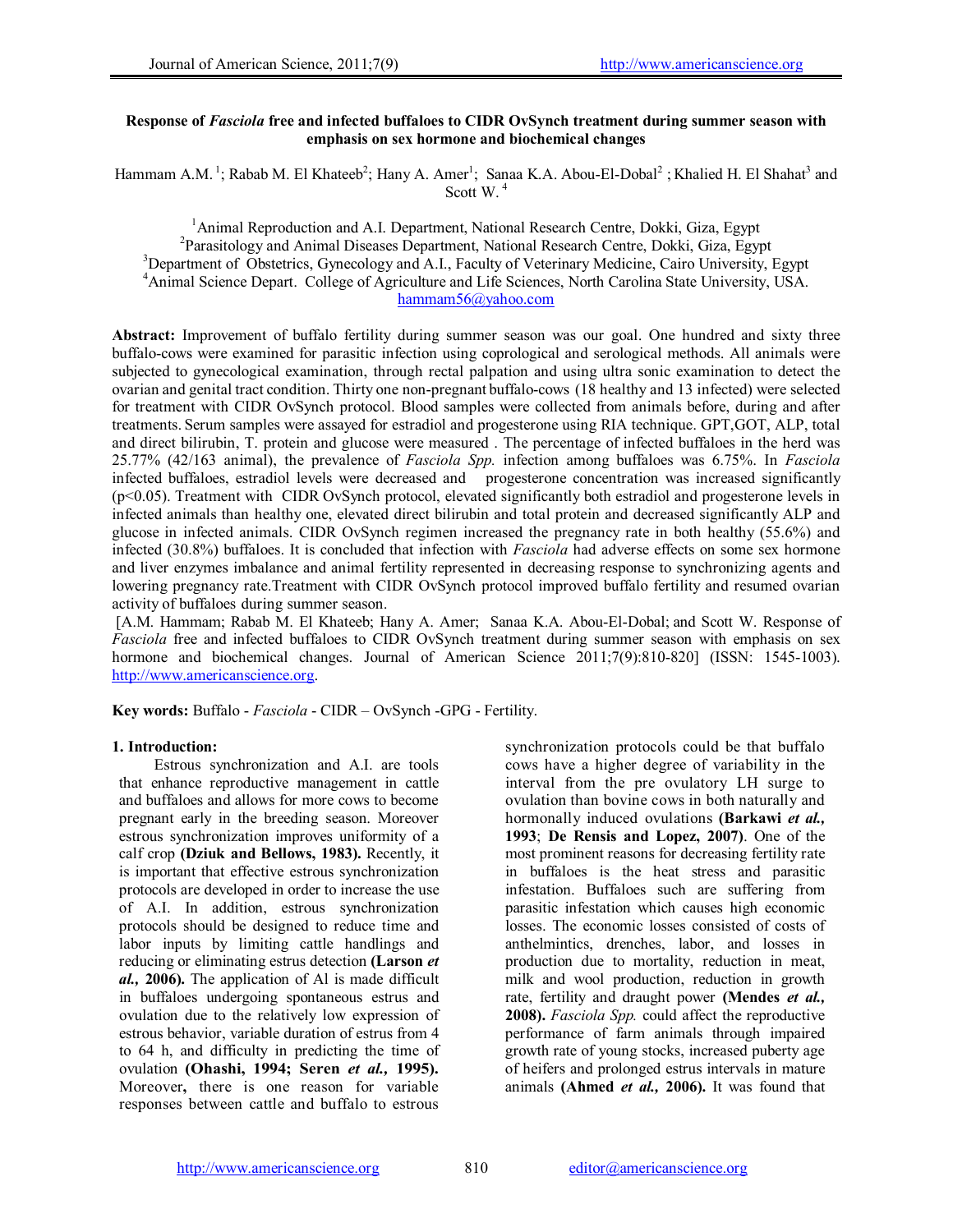58.4% of repeat breeder cows were seropositive to *F. hepatica* (Simsek *et al.,* 2007).

The main purpose of this study was to improve the reproductive performance of buffalocows during summer season and resume ovarian cyclicity through administration of synchronizing hormones (CIDR plus OvSynch protocol)in healthy and Fasciola infected buffaloes and to study the changes in some sex hormones and some biochemical parameters of animal sera.

### 2. Material and Methods 1-Animals:

The study was carried on 163 buffalo-cows maintained at private sectors and farms , Beni Suef Governorate, Upper Egypt. The experimental animals included heifers (1.8 -2 years), primiparous and multiparous buffalo-cows (3-8 years old) and were reared under a correct management system including feeding, housing, recording system and veterinary medical care. The study was carried out during summer season (June-September).

## 2-Experimental Design:

All animals were examined for parasitic infection via fecal and serological examination. Further selection of control and infected animals had been performed. Then, animals were subjected to gynecological examination, through rectal palpation and using ultrasonic examination to detect the ovarian and genital tract condition. Only non-pregnant buffalo-cows were used for stimulation of ovarian activity and5 synchronization of estrus using CIDR plus OvSynch protocol.

### Detection of ovarian activity and pregnancy in buffalo-cows:

All animals were subjected to gynecological examination through rectal palpation and using ultrasonic examination(An endorectal linear array 6- 8MHz transducer -Scanner 240, Pie Medical, the Netherlands), to detect the ovarian and genital tract condition.

## Synchronization of estrus:

Thirty one non-pregnant buffalo-cows were used for estrus synchronization using CIDR-OvSynch protocol (GPG) according to Bicalho *et al.* (2007).

Summary of the experimental procedure is shown in Diagram (1): At day (0) buffaloes examined clinically per rectum, blood sampling and injected intramuscularly with 2 ml Estrumate® (PGF2α, synthetic prostaglandin), each ml contains 263 µg cloprostenol sodium BP-vet.- equivalent to 250 µg cloprostenol (Schering Plough, Essex Animal Health, Germany); at day 7, CIDR<sup>®</sup>(EAZI-BREEDTM, contain progesterone, 1.38 grams per EAZI-BREED CIDR cattle insert, Pharmacia & Upjohn Company Kalamazoo, Michigan 49001, USA) was inserted in the vagina(remained in the vagina for 10 days) and injected in the same day with 2 ml Receptal<sup>®</sup>(gonadotropin releasing hormone – GnRH-, each ml contains 0.0042 mg buserelin acetate equivalent to 0.004 mg buserelin, 10mg benzyl alcohol (Intervet International B.V. Boxmeer, Holland) ; at day 17 CIDR was removed, with injection of second dose of Estrumate<sup>®</sup> (PGF<sub>2</sub> $\alpha$ ), and at day 19, 2.5 ml Receptal® (GnRH) was injected I.M., followed by A.I. after 24 hours post GnRH injection.

Pregnancy was diagnosed by rectal palpation at 45- 60 days or 25 days by sonar, post A.I. for the inseminated buffaloes.

Blood sampling at days 0, 2, 7, 10, 11, 14, 16, 19, 21, 28, 35 and 45 from treatment initiation for measuring some hormonal (Estradiol and Progesterone) and some biochemical parameters such as GPT, GOT, ALP, total and direct bilirubin, total protein and glucose.

# Diagnosis of the parasite:

a- Coprological diagnosis: Faecal samples were collected and examined for parasites by both Fluke finder technique (Welch *et al.*, 1987) and Concentration flotation technique (Soulsby, 1982).

b- Serological diagnosis: Blood samples were obtained and sera were separated and kept under - $20^0C$ until used for assay. The Excretory/Secretory (ES) antigen products were prepared according to River-Marrero *et al.* (1988). Then, the protein content of different antigenic extracts was measured using modified Lowry's method (Lowry *et al.,* 1951). Finally, the Enzyme Linked Immunosorbent Assay (ELISA) was carried out as described by (Oldham, 1983).

## Hormonal Assay:

Blood samples were collected from all buffalo-cows (Fasciola infected and free) before, during and post treatments (up to 45 days). Sera were separated and used for hormonal tests. The concentrations of Estradiol, Coat-A-Count Estradiol  $(PITKE<sub>2</sub>-8)$ , and Progesterone, Coat-A-Count Progesterone (PITKPG-7), were determined by Radio-Immunoassay kits obtained from Siemens Medical Solutions Diagnosis, USA according to Batzer (1980) and **Bauman** (1981), respectively and read by  $\gamma$ -Counter.

# Biochemical Tests: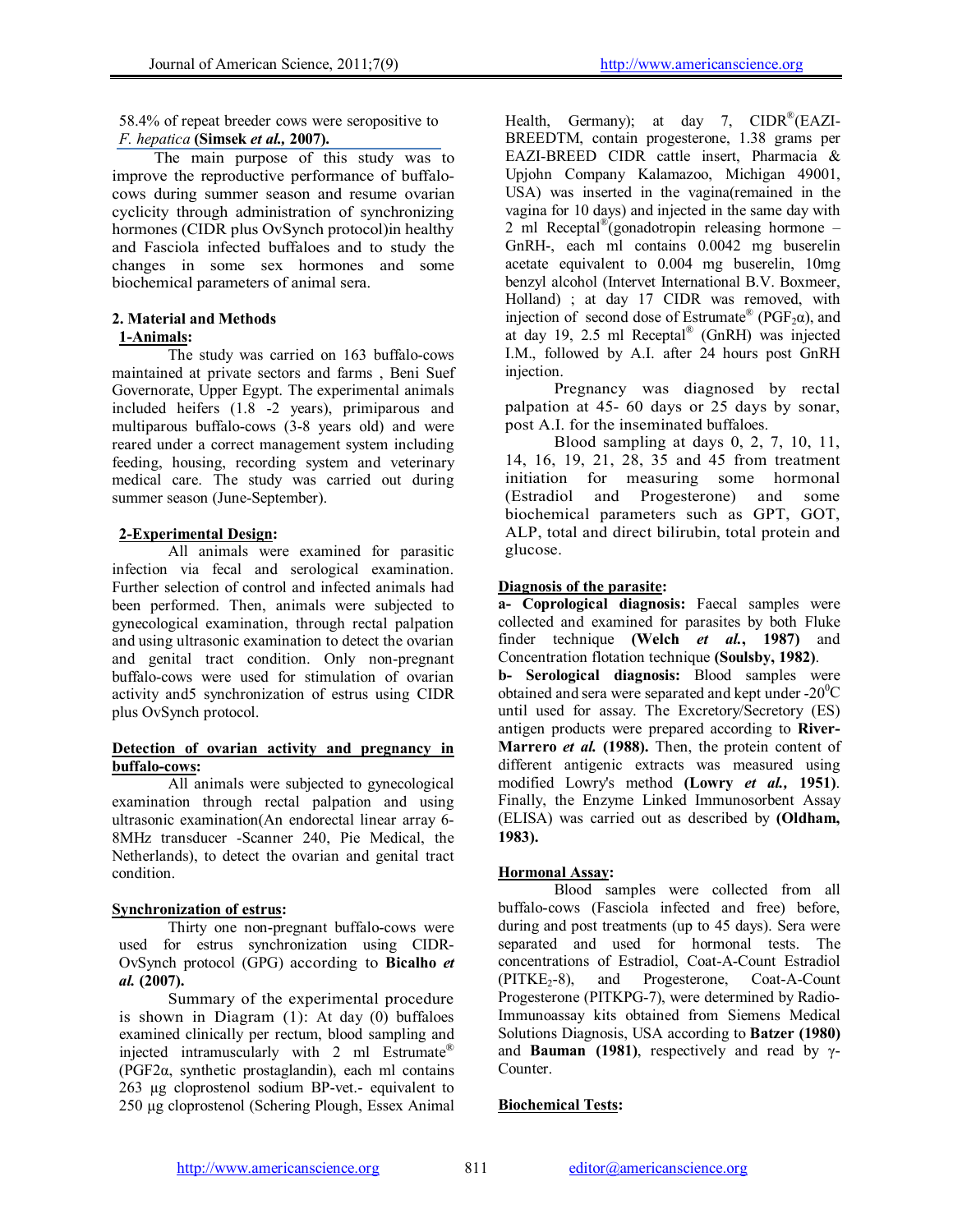The concentrations of serum GPT(AST)  $\&$ GOT(ALT), Bilirubin (Total & Direct), Protein (Biuret Method), and Glucose were determined according to Reitman and Frankel (1957), Walter and Gerade (1970), Gornal *et al.* (1949) & Trinder (1969) respectively by colorimetric methods using reagent kits purchased from Biodiagnostic Co., Giza, Egypt and measured by spectrophotometer.

The concentration of Alkaline Phosphatase was measured using reagent kit obtained from VitroScient Co., Hannover, Germany according to Belfield and Goldberg (1971).

### Statistical analysis:

Data of different buffalo groups were analyzed for the means and standard deviations. Significance of the results was evaluated using Independent sample t-test, Analysis of variance (ANOVA) and Duncan using Statistical Package for Social Science (SPSS) computer programs (2002).

## 3. Results

#### Parasitological examination

#### *A-Coprological examination of all buffalo-cows in the farm:*

Fecal samples were collected from 163 female buffaloes having two different age groups, heifers (n=31) and multiparous buffaloes (n=132), and examined for internal parasites. The obtained results revealed that the total number of infected buffaloes in the herd was 42 animals (25.77%). As shown in table (1), the prevalence of parasitic infection was 6.75%, 4.29%, 4.91% and 9.82% for *Fasciola*, *Giardia, Cryptosporidia* and *Eimeria Spp.,* respectively.

The percentage of infection was 22.58% in younger animals (heifers) while, it was 26.5% in multiparous animals. In heifers, the percentage of infection was 6.45% and 16.13% for *Fasciola* and *Eimeria Spp.,* respectively. On the other hand, the percentage of infection in multiparous animals was 6.82%, 5.3%, 6.06% and 8.33% for *Fasciola, Giardia, Cryptosporidia* and *Eimeria Spp.,* respectively (Table 1).



Diagram (1): CIDR OvSynch protocol in buffaloes

| Table (1): Coprological examination of all buffalo-cows in the farm |  |
|---------------------------------------------------------------------|--|
|---------------------------------------------------------------------|--|

| <b>Parasite</b>               | <b>Infected Buffaloes</b> |              |              |  |  |  |  |
|-------------------------------|---------------------------|--------------|--------------|--|--|--|--|
|                               | <b>Heifers</b>            | <b>Total</b> |              |  |  |  |  |
| Fasciola Spp.                 | $2(6.45\%)$               | $9(6.82\%)$  | $11(6.75\%)$ |  |  |  |  |
| Giardia Spp.                  | $\theta$                  | $7(5.3\%)$   | 7(4.29%)     |  |  |  |  |
| Cryptosporidium Spp.          | $\theta$                  | $8(6.06\%)$  | $8(4.91\%)$  |  |  |  |  |
| Eimeria Spp.                  | $5(16.13\%)$              | $11(8.33\%)$ | $16(9.82\%)$ |  |  |  |  |
| Total No. of infected animals |                           | 35           | 42           |  |  |  |  |
| Total No. of examined animals | 31                        | 132          | 163          |  |  |  |  |
| Percentage of infection       | 22.58%                    | $26.5\%$     | 25.77%       |  |  |  |  |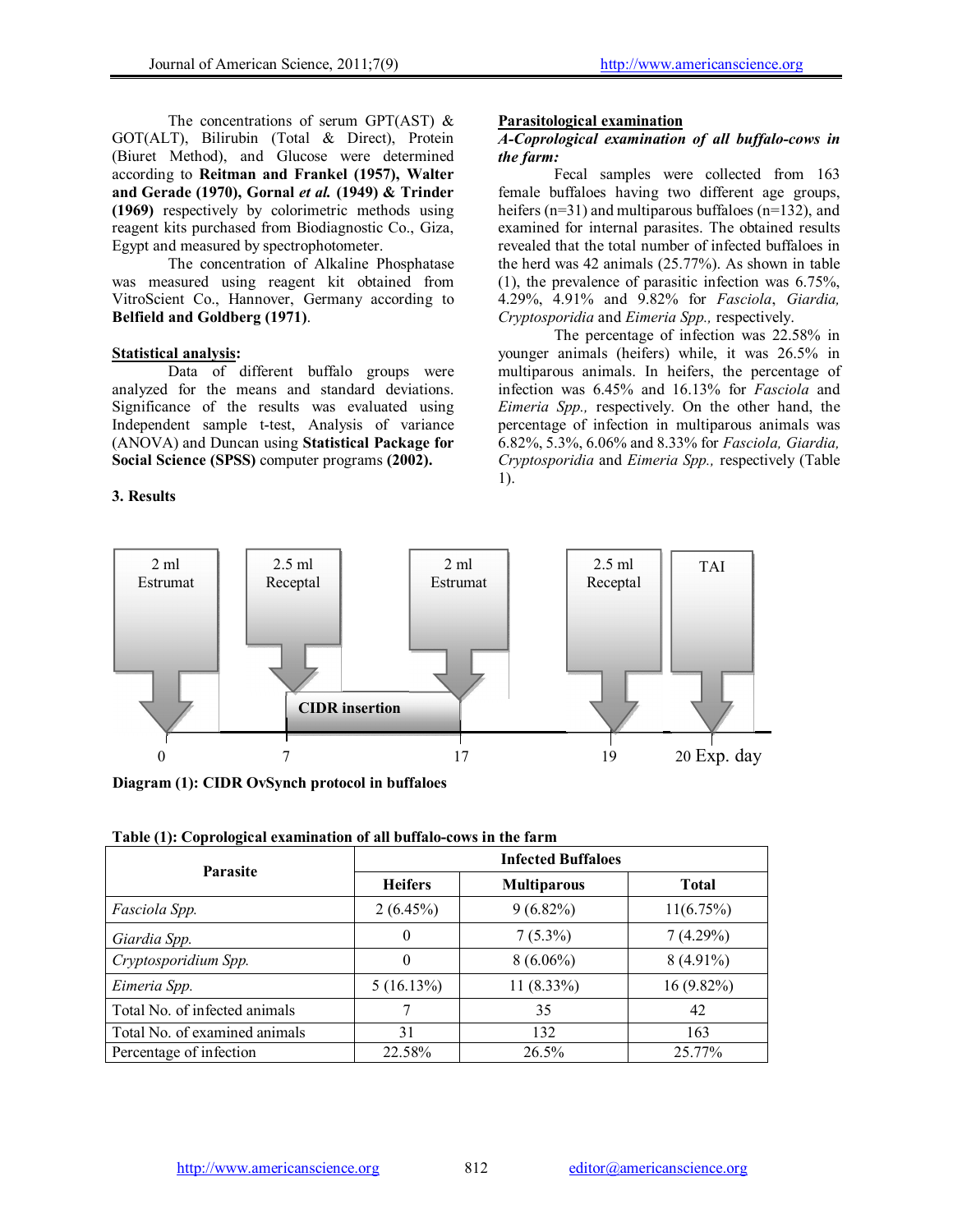| Animals                                    | <b>Fecal examination</b> | <b>ELISA</b> technique |  |  |  |
|--------------------------------------------|--------------------------|------------------------|--|--|--|
| Total number of examined animals           | 63                       |                        |  |  |  |
| Number of <i>Fasciola</i> infected animals |                          |                        |  |  |  |
| Percentage of infection                    | 6.75 %                   | 14 11%                 |  |  |  |

|  |           |  | Table (2): Comparison between fecal examination and ELISA technique for the detection of Fasciola |  |  |  |  |
|--|-----------|--|---------------------------------------------------------------------------------------------------|--|--|--|--|
|  | infection |  |                                                                                                   |  |  |  |  |

### *B-Percentage of Fasciola infection using two different diagnostic methods:*

As shown in table (2), the total number of *Fasciola* infected buffalo-cows examined by fecal analysis was 11 animals (6.75%) whereas; the incidence of infection had increased to 23 animals (14.11%) using ELISA method.

### Hormonal patterns:

### Effect of OvSynch plus CIDR protocol on Estradiol  $(E_2)$  (pg/ml) and Progesterone (P4) (ng/ml) levels in healthy and *Fasciola* infected buffalo-cows serum:

In the present study, the experiments were carried out during summer season (heat stress season). All animals were randomly assigned for treatment with CIDR OvSynch protocol. In this regimen, buffalocows were treated with prostaglandin  $F_2\alpha$  (PGF<sub>2</sub> $\alpha$ ) at day (0), 7 days later CIDR(progesterone releasing device) was inserted and remained in the vagina for 10 days. GnRH was given in two doses the  $1<sup>st</sup>$  dose at the day of CIDR insertion, the second dose 48hrs post CIDR removal. The pattern of estradiol and progesterone levels and peaks greatly varied among and between animals. Injection of  $PGF<sub>2</sub>α$  (day 0) resulted in sudden decline in elevated  $P_4$  level (luteal phase) as seen in figures (1-4). Progesterone started to elevate significantly 4 days after  $PGF<sub>2</sub>α$  injection, then declined but above normal value and started to elevate post CIDR insertion in buffaloes numbers (1057); (1087) and (1125), while in animal No. (987) the level was fluctuated. A second peak of  $P_4$ (Figs. 1-4) was recorded after 25 days( Figs. 1&2), or after 35 days (Figs 3&4) post initiation of treatments. These animals conceived and became pregnant after treatments.

With respect to the second group of buffalo-cows (Figs. 5-8) in which animals received the same regimen of treatment, but not conceived 45 days post insemination, showed a decline in  $P_4$  level at days 28(Figs 7&8),or at day 35(Fig. 6), while it remained elevated at day 30 (Fig.5) .

Estradiol peak and its amplitude varied from animal to another depending on  $P_4$  level in a reverse relationship, except in animal No. 1050(Fig. 6).

Buffalo-cows infected with fasciola(Figs. 9&10), showed two peaks of  $P_4$ , while estradiol was elevated post CIDR removal and injection of  $2<sup>nd</sup>$  dose of GnRH.

The levels and peaks of E2 and P4 not differ significantly between animals that conceived or not conceived after treatment in infected buffaloes, only drop in  $P_4$  level at day 2(Figs. 12&13), or 25 days (Fig. 11).

The overall mean of hormonal levels in fasciola free and infected buffalo-cows are summarized in table (3) and figure (14).

Estradiol: The estradiol level in the serum of *Fasciola* free buffaloes and treated with CIDR-OvSynch regimen, varied from animal to another and day to day according to the exogenous hormonal treatments and to the stage of estrus cycle at the onset of treatment. It averaged  $39.61 \pm 8.23$  pg/ml at the onset of  $PGF_2\alpha$  injection and gradually increased to reach the peak  $(62.79 \pm 32.59 \text{ pg/ml})$  at day 7, then fluctuated along the estimation period (35 days) with a mean of  $38.76 \pm 3.96$  pg/ml (Table 3 and Fig. 14). While in buffalo-cows infected with *Fasciola*, it averaged  $28.42\pm8.64$  pg/ml at the onset of PGF<sub>2</sub> $\alpha$ injection, and reach a peak  $(106.22 \pm 37.68 \text{ pg/ml})16$ days post treatment with a mean of 73.05±9.63 pg/ml, which was differ significantly  $(p<0.05)$  than that in healthy treated buffaloes.

### Progesterone:

The concentration of serum progesterone was averaged  $3.05\pm1.29$  and  $3.95\pm0.93$  ng/ml in healthy and *Fasciola* infected animals, respectively. Then declined to reach lowest value after 2 days in healthy animals  $(0.43\pm0.09 \text{ ng/ml})$  and after 7 days  $(0.77\pm0.05$  ng/ml) in infected animals. Another peak of P4 was observed at day 11 from beginning of treatments, it averaged 3.9±1.04 and 6.89±2.13 ng/ml in healthy and infected treated animals, respectively. The total average  $P_4$  level was significantly elevated (p<0.05) in infected than in healthy buffaloes. It averaged 2.54+0.58 in healthy and 4.84±0.93 ng/ml in *Fasciola* infected buffaloes.

## Some biochemical parameters:

-GPT(AST) levels: did not differ significantly between healthy and infected buffaloes, it averaged  $40.41 \pm 2.04$  and  $41.39 \pm 3.05$  u/ml, respectively; while GOT levels, were averaged  $62.52\pm2.53$  and  $61.42$ u/ml in the serum of healthy and infected buffaloes, respectively.

-Alkaline phosphatase(ALP), was significantly (p<0.05)decreased in infected buffaloes  $(117.86\pm11.18 \text{ u/ml})$  than healthy group  $(149.08 \pm 5.33)$ .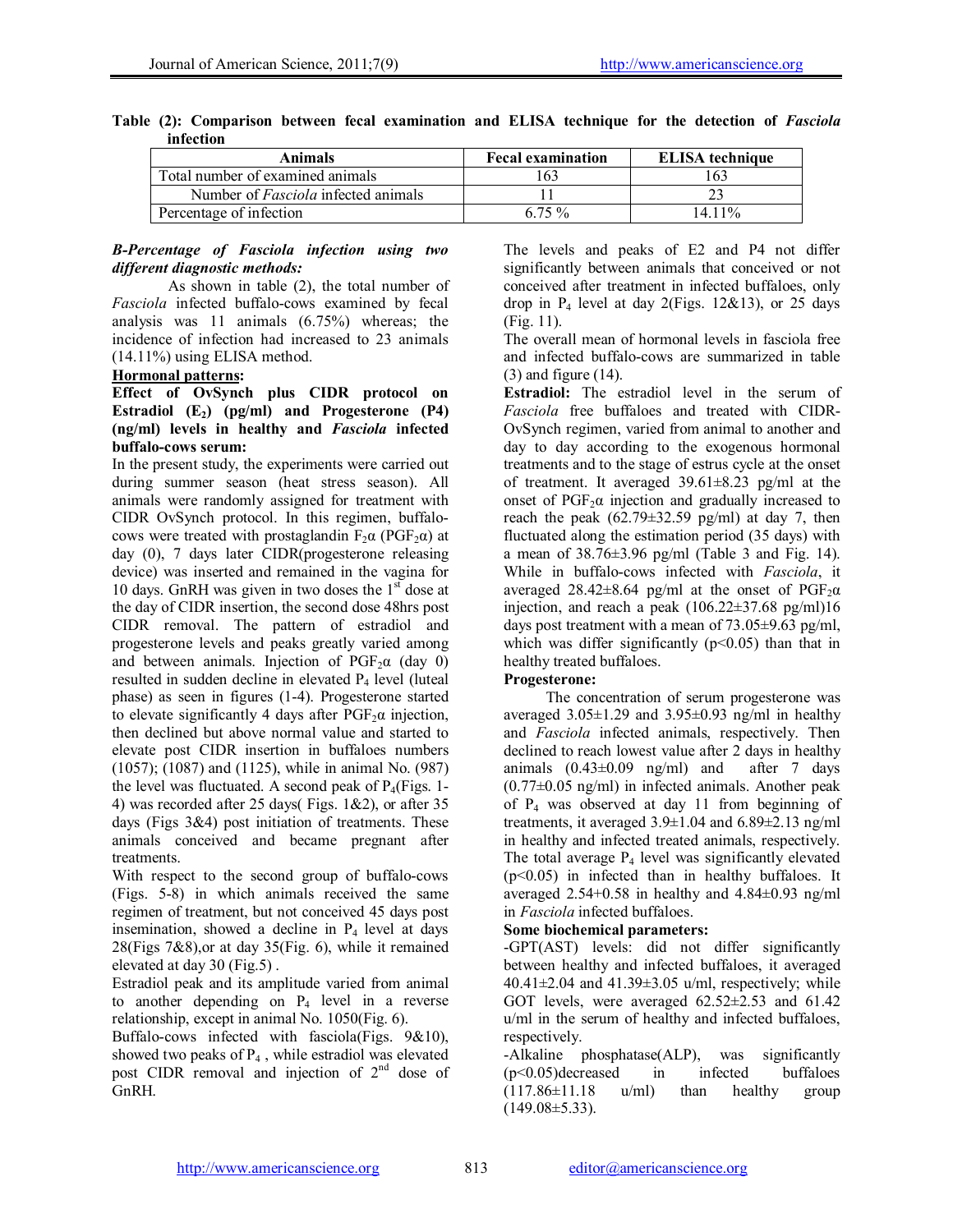-Total bilirubin, was elevated non-significantly in infected (1.6+0.1 mg/dl) than in healthy buffaloes  $(1.52+0.54mg/dl)$ .

-Direct bilirubin was significantly (P<0.05) elevated in infected (2.98+0.17 mg/dl) than in healthy buffaloes (2.46±0.09mg/dl), while total bilirubin did not significantly differ between healthy and infected buffaloes.

Total protein was elevated non-significantly in infected  $(6.73\pm0.24 \text{ g/dl})$  than healthy cows  $(6.16\pm0.15g/dl)$ .

Glucose: Decreased non-significantly  $(p<0.05)$  in infected  $(44.03\pm4.3 \text{ mg/dl})$  than healthy buffaloes  $(48.29 \pm 5.08 \text{ mg/dl}).$ 

### Effect of CIDR OvSynch protocol on pregnancy rate:

As shown in table (5), the pregnancy rate in healthy treated buffaloes was 55.6%, whereas, the pregnancy rate obtained in case of *Fasciola* infected buffaloes was 30.8%.

# 4. Discussion

Modern estrus synchronization protocols involve either lengthening or shortening the animal's estrous cycle to achieve synchrony. A variety of techniques are available for producers to utilize and all are based on several strategies of hormonal supplementation including progestin,  $PGF<sub>2</sub>α$  and gonadotropins (Odde and Holland, 1994; Ryan, *et al.*, 1995).

 The results of the current study in buffaloes subjected to CIDR-Ovsynch protocol revealed to significant differences in progesterone level among different days of treatment either in individual animals or overall means of healthy and infected animals. The overall means of  $P_4$  at day(0) averaged 3.95+0.93 ng/ml, then declined sharply 48 hrs post  $1^{st}$  PGF<sub>2</sub> $\alpha$  injection to reach the lowest value (0.43+0.09 ng/ml), these results were partially in accordance with Vijay *et al.* (2002) who indicated that, the mean serum progesterone concentration in buffaloes subjected to Ovsynch were 2.70±0.18ng/ml at (0)h but the concentration were decreased ( $p<0.05$ ) by (4)h post  $PGF_2\alpha$  injection and they were  $0.068\pm0.06$ ng/ml at  $(18)$ h. These findings may be attributed to incomplete luteolysis of CL, due to response of luteal tissues to drug, type of prostaglandin used or other human and chemical factors as reported by Twagiramungu *et al.* (1995) who indicated that in some cows subjected to Ovsynch, estrus is blocked due to incomplete luteolysis and the selected dominant follicle becomes persistent. Also results come in agreement with Skarzynski *et al.* (2009) who concluded that, pharmacological manipulation of the estrous cycle

using a  $PGF<sub>2</sub>α$  may cause lower progesterone secretion and inhibited CL sensitivity to luteotropic factors in cattle.

 Serum progesterone concentration at days (23) and (35) after initiation of regimen ( $1<sup>st</sup> PGF<sub>2</sub>α$ injection) showed significant elevation  $(p<0.05)$ particularly in pregnant buffaloes. Our data agree with Gianluca *et al.* (2003) who found that, progesterone level were elevated 10 days after AI in 81.1% of buffaloes treated with Ovsynch. Whereas, in some individual animals  $P_4$  was decreased specially in animals not conceived after treatments, these findings may be attributed to low response of animals to the treatment because the protocol was applied during non breeding season (heat stress season), these results can be explained in the light of published reports of Razdan *et al.*(1981); Rao and Pandey (1983); Kaur and Arora (1994) they indicated that, from an endocrinological perspective, summer anoestrus in buffalo is characterized by low plasma circulating characterized concentrations of pituitary and gonadal hormones .

The results of the present study in healthy and infected buffaloes, treated with CIDR plus OvSynch (GPG) protocol pointed to a high significant( $p \le 0.05$ ) progesterone level after CIDR insertion compared to its level before insertion in buffaloes, these findings come in agreement with Chenault *et al.* (2003) who mentioned that the progesterone released from the CIDR inserted was sufficient to increase and maintain a progesterone concentration in blood high than 2.0 ng/ml in the absence of CL on the ovary .We can attribute this elevation to releasing of exogenous progesterone from CIDR to circulation and decreased after removal of CIDR and injection of  $PGF_2\alpha$ . These data are parallel to that achieved by Perry *et al.* (2004) and Lamb *et al. (*2006), they indicated that Progesterone concentrations were shown to be rapidly increase blood concentrations peak within 1h after CIDR insertion and decrease rapidly to 0 from 12 to 24 h once the CIDR is removed.

 The total means of progesterone level in all animals at three weeks after AI were  $4.48\pm1.03$  & 8.37±3.48 ng/ml in healthy and infected buffaloes, respectively, the former results were nearly similar to those recorded by Han *et al.* (2006) who found that at 15 to 32 days after AI (based on pregnancy status of dairy cows) was consistently higher in pregnant (> 4 ng/ml) than non-pregnant cows.

Concerning the exogenous sex hormones pattern in buffaloes infected with *Fasciola*, this study showed that there was a non-significant decrease in estradiol concentrations in the infected(28.42+8.64 pg/ml) than the healthy group(39.61+18.23 pg/ml). On the other hand, progesterone concentrations were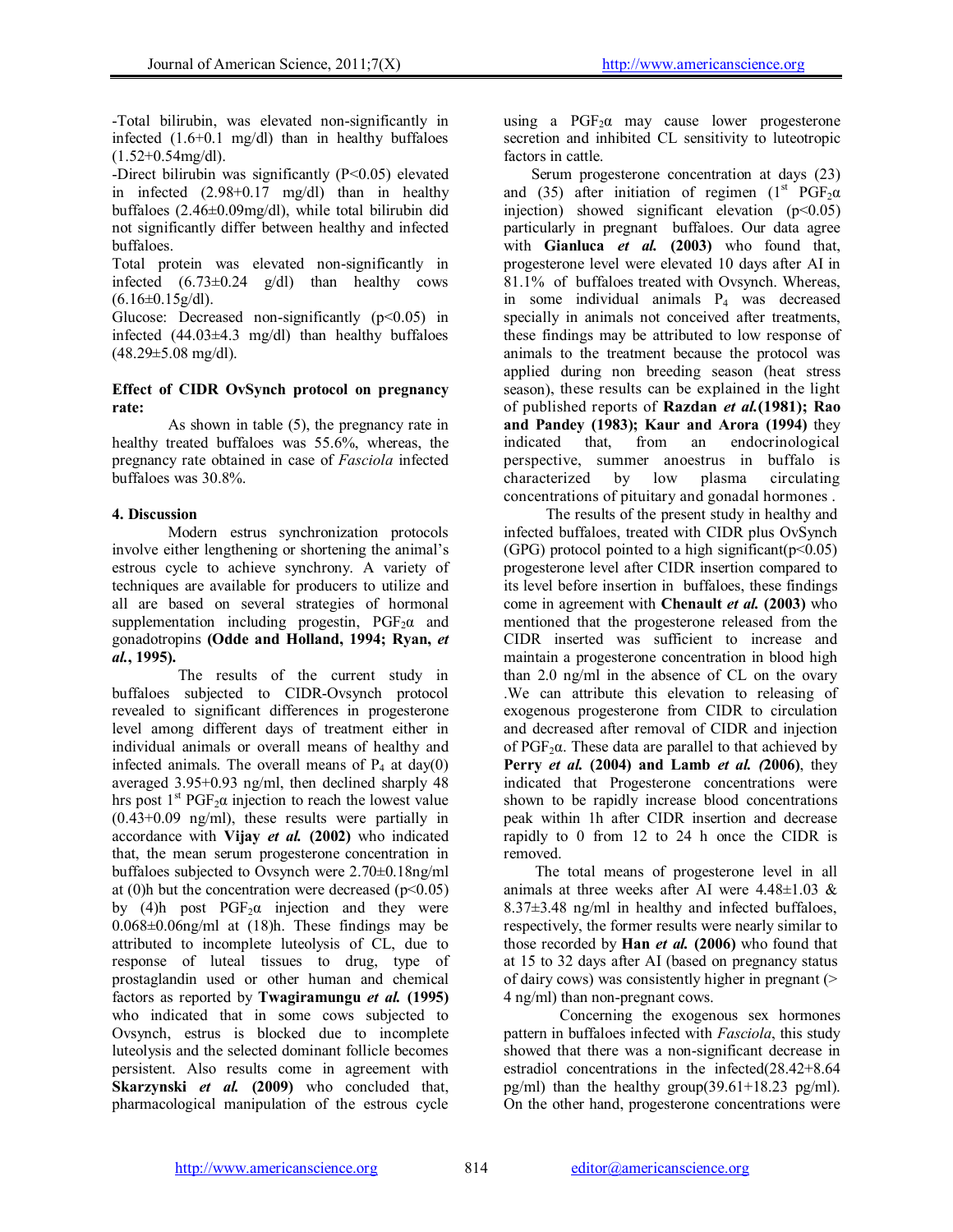increased significantly at P<0.05 in the infected (3.95+0.93) buffalo-cows than the healthy ones(3.05+1.29 ng/ml) before treatments. These findings matched with those of El-Khadrawy *et al.*  (2008) who also measured lower levels of estradiol and higher levels of progesterone in infected than healthy animals. While after treatments with CIDR OvSynch regimen both estradiol and progesterone was significantly elevated in *fasciola* infected buffaloes than healthy group , this may attributed to the effect of fasciolosis on some liver enzymes that may inhibit degradation or metabolism of steroid hormones in the liver and tissues.

 The results of the present study revealed that pregnancy rate in buffalos was 55.6%, these finding to some extent in agreement with data obtained by **Busch** *et al.* (2007) who recorded that pregnancy rate after CIDR protocol were significantly greater (62%) compared to other protocols, these results can be explained in the light reports De Rensis *et al.*(2005), who observed a high significant difference in conception rate when progesterone was used with the Ovsynch protocol in cyclic buffaloes. It is likely that the addition of progesterone to the Ovsynch protocol may be affected by a number of variables such as age, post-partum interval and ovarian follicle development.

The percentage of parasitic infection among all animals in the examined herd was 22.58% in younger animals (heifers) while, it was 26.5% in multiparous animals. The percentage of *Fasciola* infection was 6.45% in heifers and 6.82% in multiparous animals. These results agreed with Ghirmire & Karki (1996) and Marques & Scroferneker (2003) they noticed that a higher infection rate was recorded in older buffaloes than in younger ones. Also, Molina *et al*. (2005) found that the highest prevalence was observed in cattle and buffaloes more than 6 years of age, followed by those aged more than 3-6 years and then, the lowest prevalence was in animals aged 3 months-3 years.

It was of interest to clear that ELISA technique detected 12 buffalo-cows showing positive titers against *Fasciola gigantica* ES antigen from coprologically negative animals. Prevalence of infection in buffalo-cows examined by fecal analysis was 6.75% while, the incidence of infection had increased to 14.11% using ELISA method. This finding coincided with those of Munguía-Xóchihua *et al.* (2007) who detected a prevalence of 11.4 % using the sedimentation test and 24.4% for the indirect ELISA in bovines. Also, Ferre *et al.* (1995) detected the mean prevalence as determined by ELISA as 77.6% and as 23.7% by coprological examination. The lower prevalence detected by fecal analysis might be due to the length of the life cycle of

*Fasciola Spp.,* which made eggs not to be detected in the faeces until 10 to 21 weeks post-infection after the immature fluke had reached the bile ducts, matured and reproduced (Almazán *et al.,* 2001). This condition could be explained that ELISA could detect antibodies to E/S products as early as 2 weeks post infection (El-Ridi *et al.,* 2007). ELISA was allowed for early detection of fasciolosis in animal herds and their owners so that humans and livestock could be treated prior to the development of liver pathology, thus minimizing morbidity due to this disease (Kumar *et al.,* 2008).

With respect to the relation between *Fasciola* infection and fertility of animals, the results revealed that the infection with fasciolosis disturbe the hormonal balance and liver enzymes (GPT, GOT and ALP) and some biochemical parameters which reflected on the response of buffaloes to synchronizing agents and decreased significantly the pregnancy rate compared with healthy animals. Other investigators reported prolonged anoestrus period in *Fasciola* infected mature animals (Ahmed, 2006), cessation of ovarian function (Ahmed *et al.,* 2006). Also, reported a following parasitic infection and reduce the lifetime reproductive and productive efficiency (El-Wishy, 2007).

The pregnancy rate in the healthy treated animals  $(55.6 \%)$  was decreased to  $(30.8 \%)$  in the presence of *Fasciola* infection. These results indicated that the use of GPG (OvSynch) plus CIDR protocol improved the reproductive efficiency in the tested buffalo-cows. For the same reason, these treatments were tested by Shah *et al.* (1990), Rastegarnia *et al.* (2004) and Stevenson *et al.* (2007). The difference in the resulted pregnancy rates between healthy and infected buffalo-cows might be due to the disturbance in sex hormones and biochemical parameters which in turn impaired fertility and produced a lower effect of the injected exogenous hormones.

In the present work, GPT (ALT) and GOT(AST) concentrations were raised nonsignificantly in infected than the healthy animals while, ALP concentrations were decreased significantly  $(P<0.05)$  in the infected than the healthy ones. These results agreed with Gonzalo-Orden *et al.* (2003) found that AST activities did not significantly differ from the baseline after 15 and 12 weeks; and contradict with Shaikh *et al.* (2007), Pal and Dasgupta (2006), Değer *et al.* (2008), Molina *et al.* (2008) and Hutchinson *et al.* (2009) who found that those enzymes were significantly increased in infected buffaloes and cattle.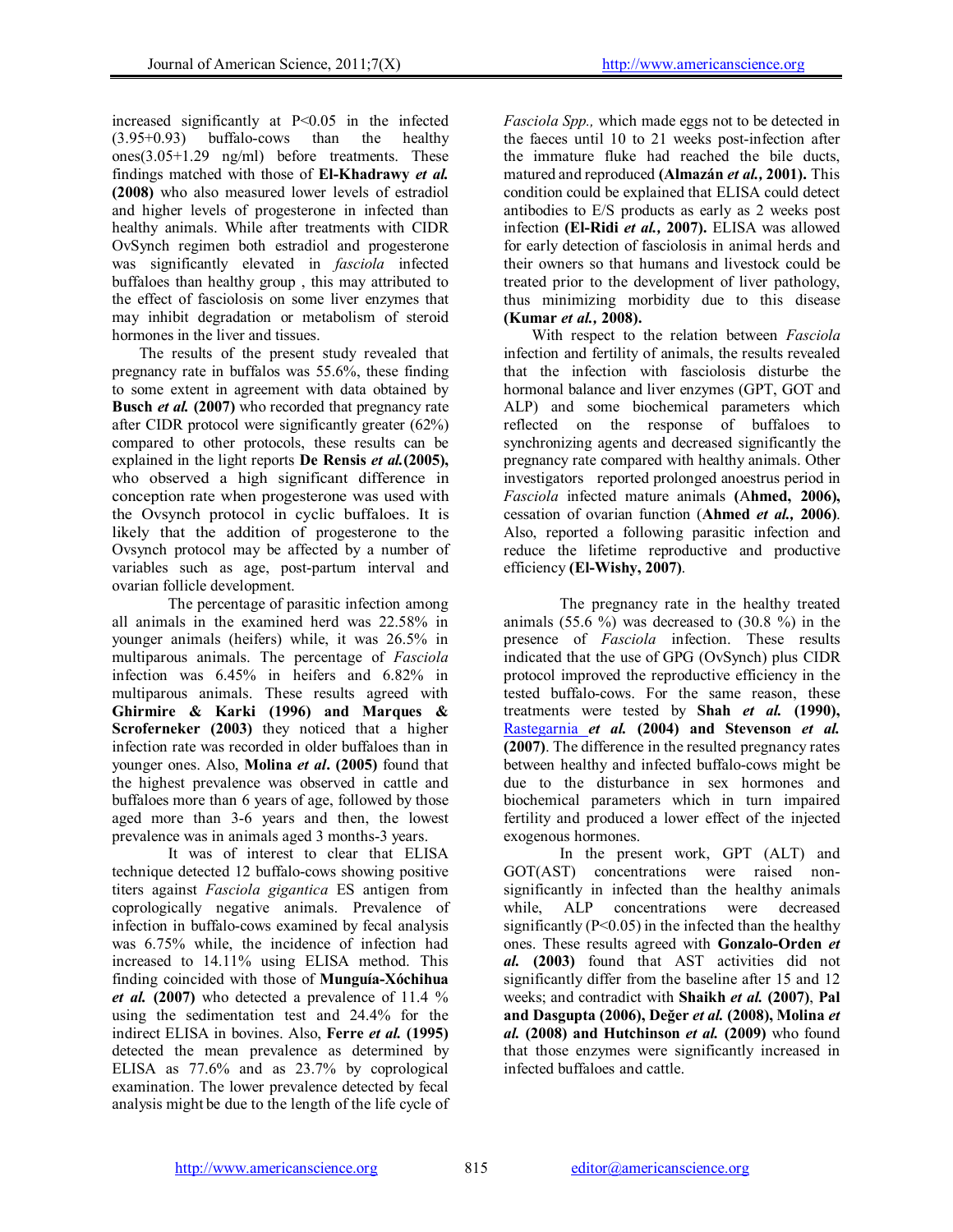#### I-Concentration of Estradiol(pg/ml) and Progesterone(ng/ml) in the serum of buffalo-cows treated with CIDR plus OvSynch protocol for induction of ovulation.

1-Animals responded to the treatments and became pregnant after treatments (Figs. 1-4).



2-Animals responded to treatments(Exhibited estrus) and not conceived after treatments (Figs. 5-8 )



II-Concentration of Estradiol(pg/ml) and Progesterone(ng/ml) in the serum of buffalo-cows infected with *Fasciola* and treated with CIDR plus OvSynch protocol for induction of ovulation.

1- Buffalo-cows became pregnant after treatments (Figs. 9-10 ).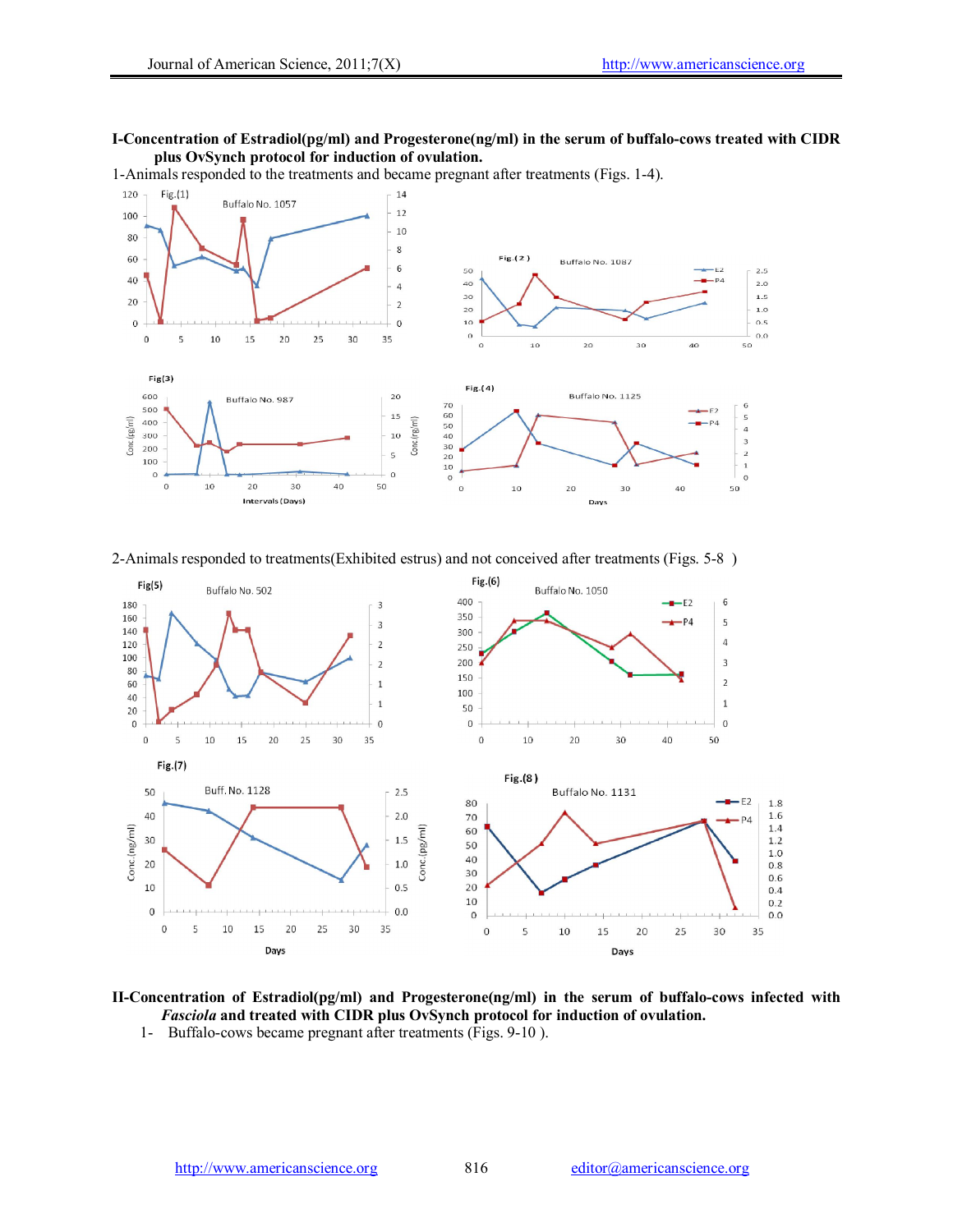



#### III-Hormonal and biochemical changes in *Fasciola* free and infected buffalo-cows treated with synchronizing agents.

Fig.(14): Levels of Estradiol(pg/ml) and Progesterone(ng/ml) hormones in the serum of healthy and Fasciola infected buffaloes treated with synchronizing agents.









 $\,$   $\,$  $\overline{5}$  $10$ 15  $20$  $25$ 30 35 40

Fig.(17):Concentrations of Total protein and glucose in the serum of Fasciola free and infected buffalo-cows treated with synchronizing agents.

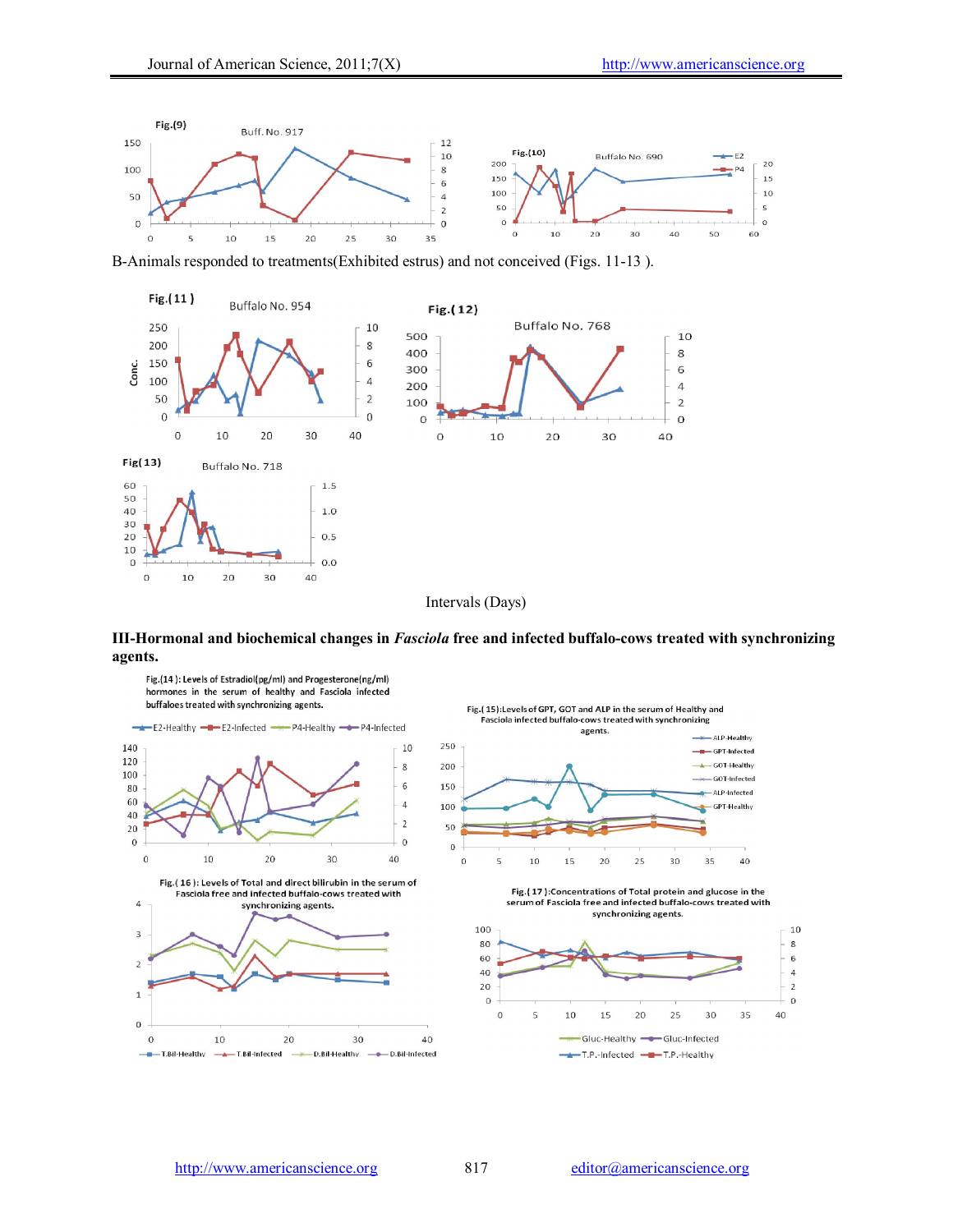Ferre *et al.* (1995b) reported a significant elevation from weeks 6 to 14 in serum AST activities of experimentally infected sheep. While, Bulgin *et al.*  (1984) reported that ALP concentrations were not significantly different between the control and infected calves. Increases in AST concentrations in blood serum had been associated with the migratory phase of infection and resultant parenchymal damage (Wyckoff and Bradley, 1985 and Yang *et al.,* 1998) or related to cellular tissue damage, such as skeletal tissue and cardiac muscle, possibly induced by handling, indicating a lack of liver specificity and a drawback for analysis of liver trauma (Anderson *et al.,* 1977 and Wyckoff and Bradley, 1985). Changes in the antioxidant abilities of the liver and in the phospholipid structure of the cell membrane were accompanied by rising activities of ALT and AST as markers of liver damage Değer *et al.* (2008). Serum enzyme concentrations and/or activity might be increased in response to liver trauma.

Both total and direct bilirubin were increased significantly  $(P<0.05)$  in the infected group compared to the healthy one. Similar results were obtained by Kiladze *et al.* (2000), Sherwood (2001), Pal and Dasgupta (2006) and Molina *et al.* (2008) in ruminants. Also, this elevation in bilirubin concentrations was reported by Lopez *et al.* (1994) in rats and by Ferre *et al.* (1995 b) and Mekroud *et al.* (2007) in infected sheep. Dalton (1999) stated that increased bilirubin and globulin concentrations and decreased albumin concentrations were the common signs of chronic fasciolosis. However, minor differences between infected and non-infected calves for bilirubin concentrations were reported by Wyckoff and Bradley (1985). High bilirubin excretion were maintained when the parasite migrated into the biliary ducts causing a cholestatic phenomenon responsible for changes in serum bilirubin levels. With the obstruction of the bile ducts, the yellow bile pigment was produced as the byproduct of degenerating haem groups in the RBCs.

There were significant increases in the total protein  $(P<0.05)$  concentration in the infected than the healthy animals. The results agreed with Dalton (1999), Pal and Dasgupta (2006), Shaikh *et al.* (2006), Shaikh *et al.* (2007) and Molina *et al.* (2008) who stated that the estimated total protein in *Fasciola* infected buffaloes and cows were found significantly higher as compared to their control samples. On the other hand, Wyckoff and Bradley (1985) reported that there were minor differences between infected and non-infected calves for albumin and concentrations. Such a high level of protein content in the infected liver of buffaloes might be attributed to the marked fibrotic reactions. These changes in protein concentrations might be due to the increased production and secretion of some protein from hepatocytes which was called acute phase response or elevated after the damage of liver parenchyma.

A high significant decrease in glucose concentrations was found in the control infected than the control healthy animals  $(P<0.05)$ . This result made an agreement with Sheikh *et al.* (2006) who reported a significantly low serum glucose concentration in *Fasciola* positive cattle.

Our findings confirm the important of stimulation of buffalo ovaries during summer season to resume ovarian activity and to overcome the inhibitory action of heat stress on reproductive system with role of progesterone (CIDR) in priming the follicle to respond to the Ovsynch protocol and that progesterone supplementation to the Ovsynch protocol stimulates ovarian activity in non-cyclic animals. Also, deleterious effect of fasciolosis on hormonal and biochemical imbalance of buffaloes, and the importance for treatment from fasciolosis before application of fertility programs.

### Coresponding author

A. M. Hammam

Department of Animal Reproduction & A.I., Veterinary Research Division, National Research Centre, Dokki, Egypt Hammam56@yahoo.com

This study was a part from the results obtained from the Egypt-US cooperative project entitled: "The improvement of fertility during heat stress season in cows and buffaloes", IDCODE: BIO9-001-009, contract No. 262.

### References

- 1. Ahmed, W.A.; Nabil, G.M.; El-khadrawy, H.H.; Hanafi, E.M. and Adel-Moez, S.I. (2006): Monitoring progesterone level and markers of oxidative stress in blood of buffalocows with impaired fertility. Egypt. J. Biophys. Biomed. Engineering, 7: 71-83.
- 2. Ahmed, W.M. (2006): Adverse conditions affecting ovarian activity in large farm animals. Proceeding of the 3rd International Conference of Vet. Res. Div., NRC., Cairo, Egypt, 251-253.
- 3. Almazán, C.; Avila, G.; Quiroz, H.; Ibarra, F. and Ochoac, P. (2001): Effect of parasite burden on the detection of *Fasciola hepatica* antigens in sera and feces of experimentally infected sheep. Vet. Parasitol., 97: 101–112.
- 4. Anderson, P.H.; Berrett, S.; Brush, P.J.; Hebert, C.N.; Parfitt, J.W. and Patterson, D.S. (1977): Biochemical indicators of liver injury in calves with experimental fascioliasis. Vet. Rec., 100: 43-45.
- 5. Barkawi, A. K.; Bedeir, L. H. and El Wardani, M. A. (1993): Sexual behavior of Egyptian buffaloes in postpartum period, Buffalo J; 9:225-36.
- 6. Batzar, F. (1980): Hormonal evaluation of early pregnancy. Fertil. Steril., 34: 1-13.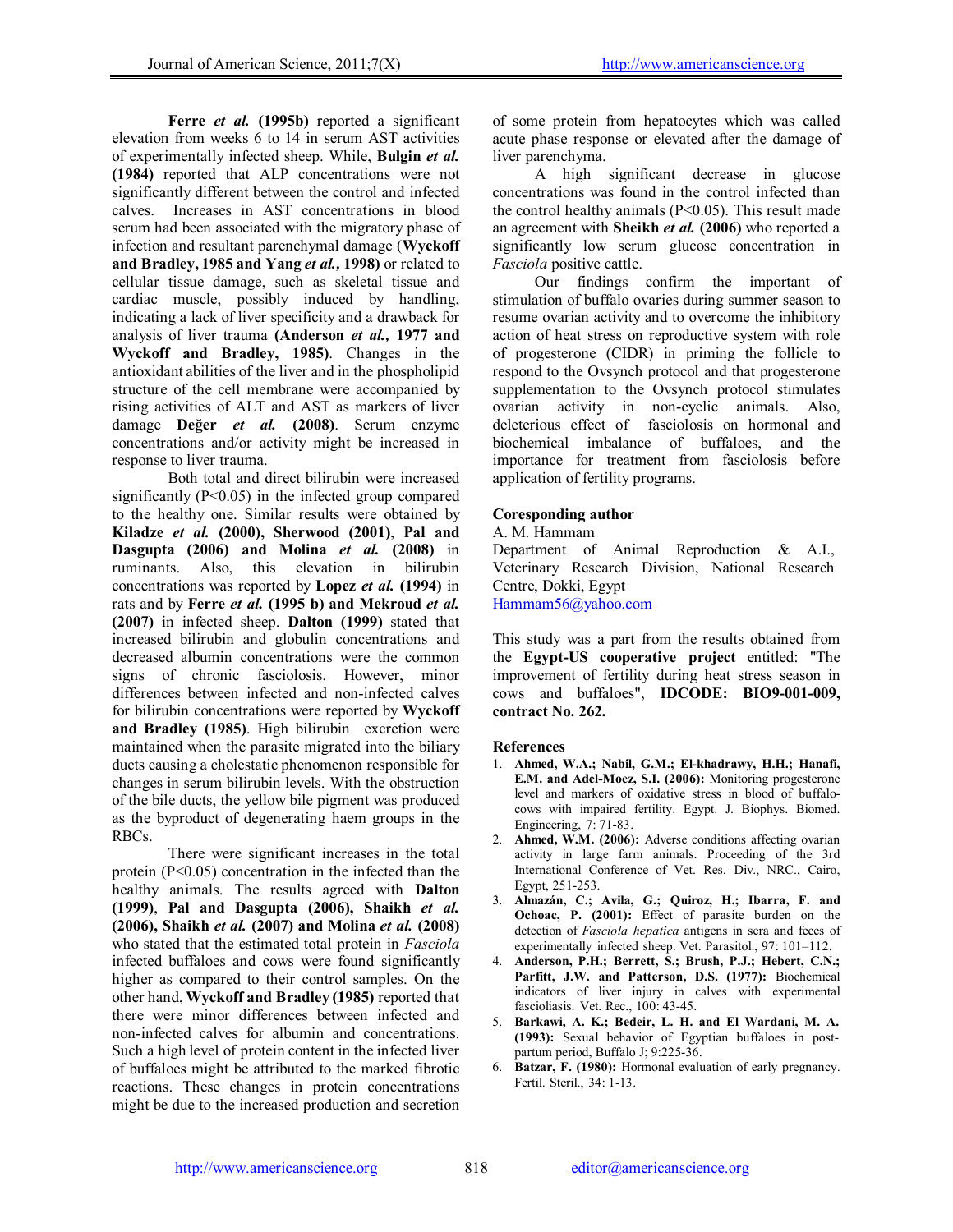- 7. Bauman, J. (1981): Basal body temperature: unreliable method of ovulation detection. Fertil. Steril., 36: 729-733.
- 8. Belfield, A. and Goldberg, D.M. (1971): Revised assay for serum phenyl phosphatase activity using 4-amino-antipyrine. Enzyme, 12(5): 561-573.
- 9. Bicalho, R. C; Cheong, S. H.; Warnick, L. D. and Guard, C. L. (2007): Evaluation of progesterone supplementation in a prostaglandin F2alpha-based presynchronization protocol before timed insemination. J Dairy Sci. 90(3): 1193-200.
- 10. Bulgin, M.S.; Anderson, B.C.; Hall, R.F. and Lang, B.Z. (1984): Serum gamma glutamyl transpeptidase activity in cattle with induced fascioliasis. Res. Vet. Sci., 37: 167-171.
- 11. Busch, D. C; Wilson, D. J.; Schafer, D. J.; leitman, N. R.; Haden, J. K.; Ellersieck, M. R.; Smith, M. F. and Patterson, D. J. (2007): Comparison of progestin-based estrus synchronization protocols before fixed time artificial insemination on pregnancy rate in beef heifers. J. Animal Sci .85:1933-1939.
- 12. Chenault, J. R.; Boucher, J. F. and Hafs, H. D. (2003): Synchronization of estrus in beef cows and dairy heifers with intravaginal progesterone inserts and prostaglandin  $F2\alpha$  with or without gonadotropin-releasing hormone. The Professional Animal Scientist 19: 116-123.
- 13. Dalton, J.P. (1999): Fasciolosis. New York: CAB International Publishing, Cambridge University Press, pp. 113-149.
- 14. Değer, Y.; Ertekín, A. Değer, S. and Mert, H. (2008): Lipid peroxidation and antioxidant potential of sheep liver infected naturally with Distomatosis. Türk. Parazitol. Derg., 32 (1): 23-26.
- 15. De Rensis, F.; Ronci, G.; Guarneri, P.; Xuan Nguyen, B.; Presicce, G. A.; Huszenicza, G. and Scaramuzzil, R.I. (2005): Conception rate after fixed time insemination following ovsynch protocol with and without progesterone supplementation in cyclic and non-cyclic Mediterranean Italian buffaloes (Bubalus bubalis) Theriogenology (63) 1824-1831
- 16. De Rensis, F. and Lopez-Gatius, F. (2007): Protocols for synchronizing estrus in buffalo(Bubalus bubalis): A review. Theriogenology; 67:209-16.
- 17. De Rensis, F.; Değer, Y.; Ertekín, A. Değer, S. and Mert, H. (2008): Lipid peroxidation and antioxidant potential of sheep liver infected naturally with Distomatosis. Türk. Parazitol. Derg., 32 (1): 23-26.
- 18. Dziuk, P. J. and Bellows, R. A. (1983): Management of reproduction of beef cattle, sheep, and pigs. J. Anim. Sci. 57 (Suppl. 2): 355-379.
- 19. El-Khadrawy, H.H.; El Moghazy, F.M.; Abd El Aziz M.M. and Ahmed, W.M. (2008): Field investigation on the correlation between ovarian activity and fascioliosis in buffalo-cows. American-Eurasian J. Agri. Environ. Sci., 3(4): 539-546.
- 20. El-Ridi, R.; Salah, M.; Wagih, A.; William, H.; Tallima, H.; El-Shafie, M.H.; Abdel Khalek, T.; El- Amir, A.; AboAmmou, F.F. and Motawi, H. (2007): *Fasciola gigantica* excretory-secretory products for immunodiagnosis and prevention of sheep fasciolosis. Vet. Parasitol., 149: 290- 293.
- 21.  $E1-Wishy$ , A.B. (2007): The postpartum buffalo, I. Endocrinological changes and uterine involution. Anim. Reprod. Sci. 97(3-4), 201-215.
- 22. Ferre, I.; Ortega, L.M. and Rojo-Vazquez, F.A. (1995 b): Sero-prevalence of *Fasciola hepatica* infection in sheep in Northern Spain. Parasitol. Res., 81(2): 137-142.
- 23. Ghirmire, N.P. and Karki, N.P.S. (1996): Prevalence of fascioliasis and efficacy of various anthelmintics in buffaloes of Rural Kathamandu vetcon. N. U. A., pp. 43.
- 24. Gianluca, N.; Bianca, G.; Rossella, D. P.; Clemente, D. R.; Luigi, Z. and Giuseppe, C, (2003) Comparison of pregnancy rates with two estrus synchronization protocols in Italian Mediterranean Buffalo cows. Theriogenol., 60: 125- 133
- 25. Gonzalo-Orden, M.; Millán, L.; Álvarez, M.; Sánchez-Campos, S.; Jiménez, R.; González-Gallego, J. and Tuũón, M.J. (2003): Diagnostic imaging in sheep hepatic fascioliasis: ultrasound, computer tomography and magnetic resonance findings. Parasitol. Res., 90: 359-364.
- 26. Gornal, A.C.; Bardawill, C.J. and David, M.M. (1949): Determination of serum proteins by means of the biuret reaction. J. Biol. Chem., 177(2): 751-766.
- 27. Han, H.; Austin, K. J.; Rempel, L. A. and Hansen, T. R. (2006): Low blood ISG15 mRNA and progesterone levels are predictive of non-pregnant dairy cows. J Endocrinol. 191(2):505-12.
- 28. Hutchinson, G.W.; Dawson, K.; Fitzgibbon, C.C. and Martin, P.J. (2009): Efficacy of an injectable combination anthelmintic (nitroxynil+clorsulon +ivermectin) against early immature *Fasciola hepatica* compared to triclabendazole combination flukicides given orally or topically to cattle. Vet. Parasitol., 162: 278-284.
- 29. Kaur, H. and Arora, S.P. (1994): Annual patterns of plasma progesterone in normal cycling buffaloes (Bubalus bubalis) fed two levels of nutrition. Anim Reprod Sci; 7: 323-7.
- 30. Kiladze, M.; Chipashvili, I.; Abuladze, D. and Jatchvliani, D. (2000): Obstruction of common bile duct caused by liver fluke- *Fasciola hepatica.* Sb. Lek., 101: 255- 259.
- 31. Kumar, N.; Gosh, S. and Gupta, S.C. (2008): Early detection of *Fasciola gigantica* infection in buffaloes by enzyme-linked immunosorbent assay and dot enzyme-linked immunosorbent assay. Parasitol. Res., 103(1): 141-150.
- 32. Lamb, G. C; Larson, J. E.; Geary, T. W.; Stevenson, J. S.; Johnson, S. K.; Day, M. L.; Ansotegui, R. P.; Kesler, D. J.; DeJarnette, J. M. and Landblom, D. G. (2006): Synchronization of estrus and artificial insemination in replacement beef heifers using gonadotropin-releasing hormone, prostaglandin F2α, and progesterone. J. Anim. Sci 84: 3000-3009.
- 33. Larson, J. E.; Lamb, G. C; Stevenson, J. S.; Johnson, S. K.; Day, M. L.; Geary, T. W.; Kesler, D. J.; DeJarnette, J. M.; Schrick, F. N.; DiCostanzo, A. and Arseneau, J. D. (2006): Synchronization of estrus in suckled beef cows for detected estrus and artificial insemination and timed artificial insemination using gonadotropin-releasing hormone, prostaglandin  $F2\alpha$ , and progesterone. J. Anim. Sci. 84: 332-342.
- 34. Lopez, P.; Gonzalez, P.; Tuñon, M. J. and Gonzalez-Gallego, J. (1994): The effects of experimental fasciolosis on bilirubin metabolism in the rat. Exp. Parasitol., 78(4): 386-393.
- 35. Lowry, O.H.; Rosenbrough, N.J.; Farr, A.L. and Randall, R.J. (1951): Protein measurement with Folinphenol reagent. J. Bio. Chem., 193: 265-275.
- 36. Marques, S.M.T. and Scroferneker, M.L. (2003): *Fasciola hepatica* infection in cattle and buffaloes in the State of Rio Grande do Sul, Brazil. Parasitol. Latinoam, 58: 169-172.
- 37. Mekroud, A.; Chauvin, A. and Rondelaud, D. (2007): Variations of biological indicators as highly presumptive